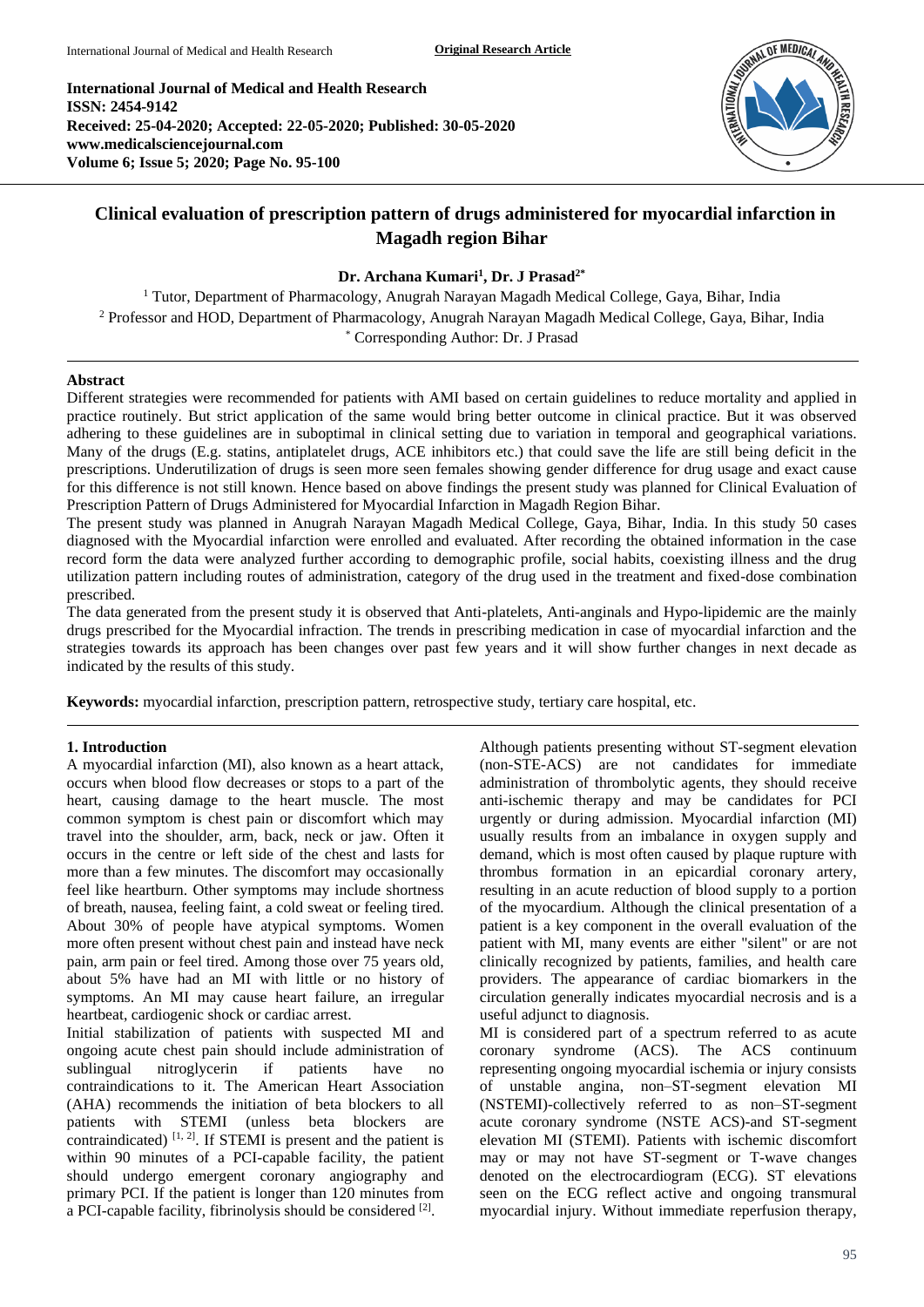most patients with STEMI develop Q waves, reflecting a dead zone of myocardium that has undergone irreversible damage and death.

Those without ST elevations are diagnosed either with unstable angina or NSTEMI―differentiated by the presence of cardiac enzymes. Both these conditions may or may not have changes on the surface ECG, including ST-segment depressions or T-wave morphological changes. MI may lead to impairment of systolic or diastolic function and to increased predisposition to arrhythmias and other long-term complications. Coronary thrombolysis and mechanical revascularization have revolutionized the primary treatment of acute MI, largely because they allow salvage of the myocardium when implemented early after the onset of ischemia.

The modest prognostic benefit of an opened infarct-related artery may be realized even when recanalization is induced only 6 hours or more after the onset of symptoms; that is, when the salvage of substantial amounts of jeopardized ischemic myocardium is no longer likely. The opening of an infarct-related artery may improve ventricular function and collateral blood flow; prevent ventricular remodeling, as well as decrease infarct expansion, ventricular aneurysm formation, and left ventricular dilatation; and reduce late arrhythmia associated with ventricular aneurysms, and mortality<sup>[3]</sup>.

Evidence suggests a benefit from the use of beta-blockers, angiotensin-converting enzyme (ACE) inhibitors, angiotensin II receptor blockers, and statins. The American College of Cardiology (ACC)/American Heart Association (AHA)/European Society of Cardiology/World Heart Federation released the Observations From the TRITON-TIMI 38 Trial (Trial to Assess Improvement in Therapeutic Outcomes by Optimizing Platelet Inhibition With Prasugrel–Thrombolysis in Myocardial Infarction), which better outlines a universal definition of MI, along with a classification system and risk factors for cardiovascular death [4] .

Myocardial infarction (MI), commonly known as a heart attack, is defined pathologically as the irreversible death of myocardial cells caused by ischemia. Clinically, MI is a syndrome that can be recognized by a set of symptoms, chest pain being the hallmark of these symptoms in most cases, supported by biochemical laboratory changes, electrocardiographic (ECG) changes, or findings on imaging modalities able to detect myocardial injury and necrosis. According to the third universal definition of MI, implemented by a joint task force from the European Society of Cardiology (ESC), American College of Cardiology (ACC) Foundation, American Heart Association (AHA), and the World Heart Federation (WHF), MI is diagnosed when either of the following two criteria are met. [5] .

Atherosclerosis is the disease primarily responsible for most acute coronary syndrome (ACS) cases. Approximately 90% of myocardial infarctions (MIs) result from an acute thrombus that obstructs an atherosclerotic coronary artery. Plaque rupture and erosion are considered to be the major triggers for coronary thrombosis. Following plaque erosion or rupture, platelet activation and aggregation, coagulation pathway activation, and endothelial vasoconstriction occur, leading to coronary thrombosis and occlusion.

Within the coronary vasculature, flow dynamics and endothelial shear stress are implicated in the pathogenesis of

vulnerable plaque formation. A large body of evidence indicates that in numerous cases, culprit lesions are stenoses of less than 70% and are located proximally within the coronary tree. Coronary atherosclerosis is especially prominent near branching points of vessels. Culprit lesions that are particularly prone to rupture are atheromas containing abundant macrophages, a large lipid-rich core surrounded by a thinned fibrous cap [6].

A myocardial infarction requires immediate medical attention. Treatment aims to preserve as much heart muscle as possible, and to prevent further complications. Treatment depends on whether the myocardial infarction is a STEMI or NSTEMI. Treatment in general aims to unblock blood vessels, reduce blot clot enlargement, reduce ischemia, and modify risk factors with the aim of preventing future MIs. In addition, the main treatment for myocardial infarctions with ECG evidence of ST elevation (STEMI) include thrombolysis or percutaneous coronary intervention, although PCI is also ideally conducted within 1–3 days for NSTEMI. In addition to clinical judgement, risk stratification may be used to guide treatment, such as with the TIMI and GRACE scoring systems [7].

The pain associated with myocardial infarction may be treated with nitroglycerin or morphine. Nitroglycerin (given under the tongue or intravenously) may improve the blood supply to the heart, and decrease the work the heart must do. It is an important part of therapy for its pain relief, despite there being no benefit to overall mortality. Morphine may also be used, and is effective for the pain associated with STEMI. The evidence for benefit from morphine on overall outcomes, however, is poor and there is some evidence of potential harm [8].

Aspirin, an antiplatelet anticoagulant, is given as a loading dose with the goal of reducing the clot size and reduce further clotting in the affected artery. It is known to decrease mortality associated with acute myocardial infarction by at least 50%. P2Y12 inhibitors such as clopidogrel, prasugrel and ticagrelor are given concurrently, also as a loading dose, with the dose depending on whether further surgical management or fibrinolysis is planned. Prasugrel and ticagrelor are recommended in European and American guidelines, as they are active more quickly and consistently than clopidogrel. P2Y12 inhibitors are recommended in both NSTEMI and STEMI, including in PCI, with evidence also to suggest improved mortality. Heparins, particularly in the unfractionated form, act at several points in the clotting cascade, help to prevent the enlargement of a clot, and are also given in myocardial infarction, owing to evidence suggesting improved mortality rates. In very high-risk scenarios, inhibitors of the platelet glycoprotein αIIbβ3a receptor such as eptifibatide or tirofiban may be used [9].

There is varying evidence on the mortality benefits in NSTEMI. A 2014 review of P2Y12 inhibitors such as clopidogrel found they do not change the risk of death when given to people with a suspected NSTEMI prior to PCI, nor do heparins change the risk of death. They do decrease the risk of having a further myocardial infarction [10].

Primary percutaneous coronary intervention (PCI) is the treatment of choice for STEMI if it can be performed in a timely manner, ideally within 90–120 minutes of contact with a medical provider. Some recommend it is also done in NSTEMI within 1–3 days, particularly when considered high-risk. A 2017 review, however, did not find a difference between early versus later PCI in NSTEMI<sup>[11]</sup>.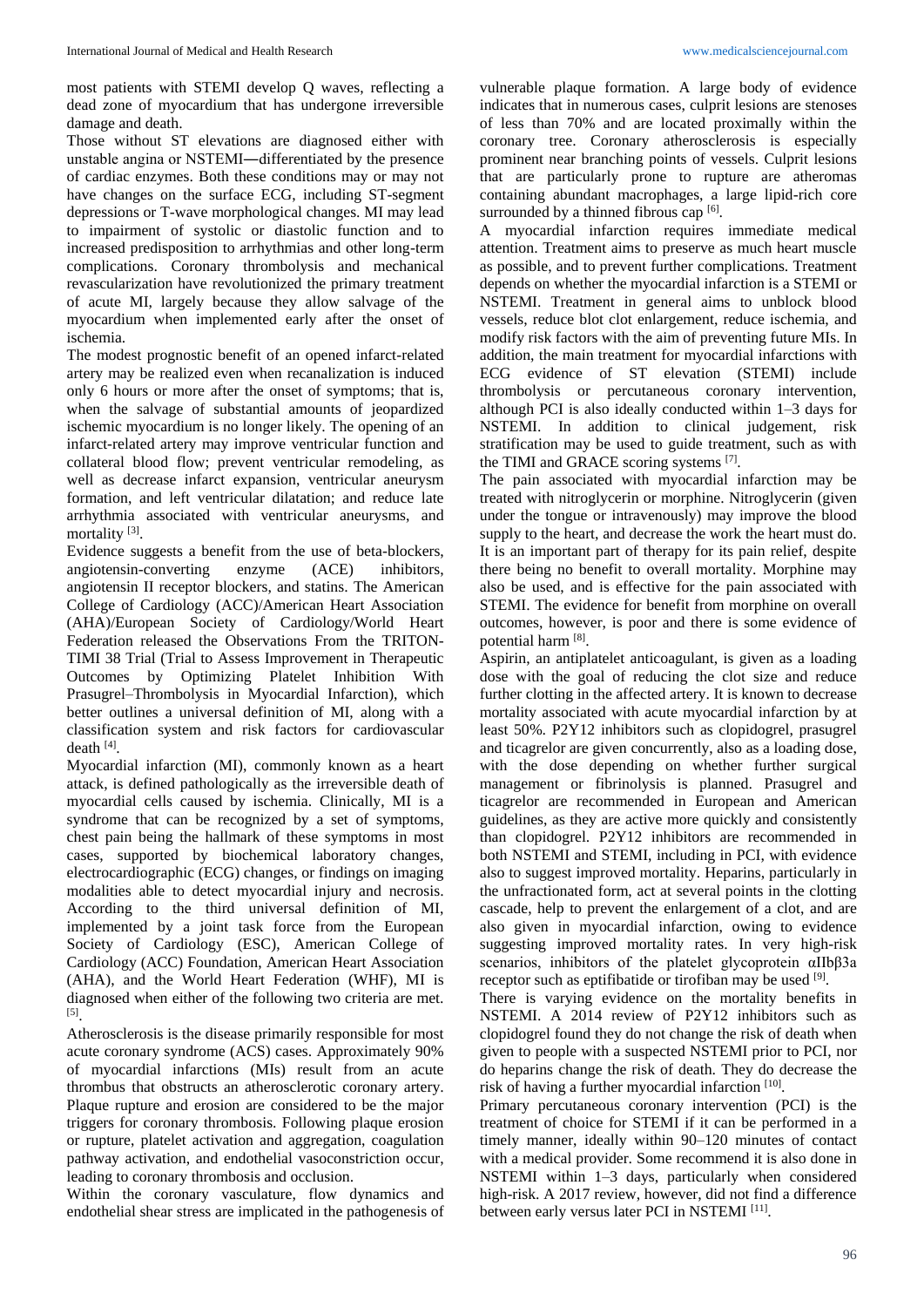PCI involves small probes, inserted through peripheral blood vessels such as the femoral artery or radial artery into the blood vessels of the heart. The probes are then used to identify and clear blockages using small balloons, which are dragged through the blocked segment, dragging away the clot, or the insertion of stents. Coronary artery bypass grafting is only considered when the affected area of heart muscle large, and PCI is unsuitable, for example with difficult cardiac anatomy. After PCI, people are generally placed on aspirin indefinitely and on dual antiplatelet therapy (generally aspirin and clopidogrel) for at least a year [12] .

If PCI cannot be performed within 90 to 120 minutes in STEMI then fibrinolysis, preferably within 30 minutes of arrival to hospital, is recommended. If a person has had symptoms for 12 to 24 hours evidence for effectiveness of thrombolysis is less and if they have had symptoms for more than 24 hours it is not recommended. Thrombolysis involves the administration of medication that activates the enzymes that normally dissolve blood clots. These medications include tissue plasminogen activator, reteplase, streptokinase, and tenecteplase. Thrombolysis is not recommended in a number of situations, particularly when associated with a high risk of bleeding or the potential for problematic bleeding, such as active bleeding, past strokes or bleeds into the brain, or severe hypertension. Situations in which thrombolysis may be considered, but with caution, include recent surgery, use of anticoagulants, pregnancy, and proclivity to bleeding. Major risks of thrombolysis are major bleeding and intracranial bleeding. Pre-hospital thrombolysis reduces time to thrombolytic treatment, based on studies conducted in higher income countries, however it is unclear whether this has an impact on mortality rates  $[13]$ .

In the past, high flow oxygen was recommended for everyone with a possible myocardial infarction. More recently, no evidence was found for routine use in those with normal oxygen levels and there is potential harm from the intervention. Therefore, oxygen is currently only recommended if oxygen levels are found to be low or if someone is in respiratory distress. If despite thrombolysis there is significant cardiogenic shock, continued severe chest pain, or less than a 50% improvement in ST elevation on the ECG recording after 90 minutes, then rescue PCI is indicated emergently [14].

Those who have had cardiac arrest may benefit from targeted temperature management with evaluation for implementation of hypothermia protocols. Furthermore, those with cardiac arrest, and ST elevation at any time, should usually have angiography. Aldosterone antagonists appear to be useful in people who have had an STEMI and do not have heart failure [15].

Different strategies were recommended for patients with AMI based on certain guidelines to reduce mortality and applied in practice routinely. But strict application of the same would bring better outcome in clinical practice. But it was observed adhering to these guidelines are in suboptimal in clinical setting due to variation in temporal and geographical variations. Many of the drugs (E.g. statins, antiplatelet drugs, ACE inhibitors etc.) that could save the life are still being deficit in the prescriptions [16]. Underutilization of drugs is seen more seen females showing gender difference for drug usage and exact cause for this difference is not still known [17]. Hence based on above findings the present study was planned for Clinical

Evaluation of Prescription Pattern of Drugs Administered for Myocardial Infarction in Magadh Region Bihar.

## **Methodology**

The present study was planned in Anugrah Narayan Magadh Medical College, Gaya, Bihar, India. In this study 50 cases diagnosed with the Myocardial infarction were enrolled and evaluated. After recording the obtained information in the case record form the data were analyzed further according to demographic profile, social habits, coexisting illness and the drug utilization pattern including routes of administration, category of the drug used in the treatment and fixed-dose combination prescribed.

All the patients were informed consents. The aim and the objective of the present study were conveyed to them. Approval of the institutional ethical committee was taken prior to conduct of this study.

Following was the inclusion and exclusion criteria for the present study.

# **Inclusion Criteria**

Patients diagnosed with the myocardial infraction.

## **Exclusion Criteria**

When diagnosis was not certain. Patients with multiple diseases like stroke, structural heart diseases, liver failure and renal failure. Pregnant/lactating females and children less than 18 years. Patients who refuse to give informed consent.

## **Results and Discussion**

Acute myocardial infarction (MI) remains a leading cause of morbidity and mortality worldwide. Critical myocardial ischemia can occur as a result of increased myocardial metabolic demand, decreased delivery of oxygen and nutrients to the myocardium via the coronary circulation, or both. An interruption in the supply of myocardial oxygen and nutrients occurs when a thrombus is superimposed on an ulcerated or unstable atherosclerotic plaque and results in coronary occlusion.1

MI can be symptomatic or asymptomatic. Symptoms of MI ranges from none at all to sudden cardiac death. Despite the diversity of manifesting symptoms of MI, there are some characteristic symptoms like chest pain described as a pressure sensation, fullness, or squeezing in the midportion of the thorax, radiation of chest pain into the jaw or teeth, shoulder, arm, and/or back, it can associated with dyspnea or shortness of breath, epigastric discomfort with or without nausea and vomiting, diaphoresis or sweating, syncope or near syncope without other cause impairment of cognitive function without other cause.

Drug utilization research is an important branch of pharmacoepidemiology as it elucidate the scope, character and determinants of drug exposure [18]. The world health organization (WHO)in 1997 defined drug utilization as the prescribing, allotment, marketing and use of drugs in a civilization, among a particular focus on the medical, social, and economic consequence resulted  $[19]$ . Drug use is a complex process. In any country a large number of sociocultural factors assign to the manner in which drugs are used. In India, these includes national drug policy, illiteracy, poverty, use of multiple health care systems, drug marketing and promotion, sale of prescription drugs without prescription, competition in the medical and pharmaceutical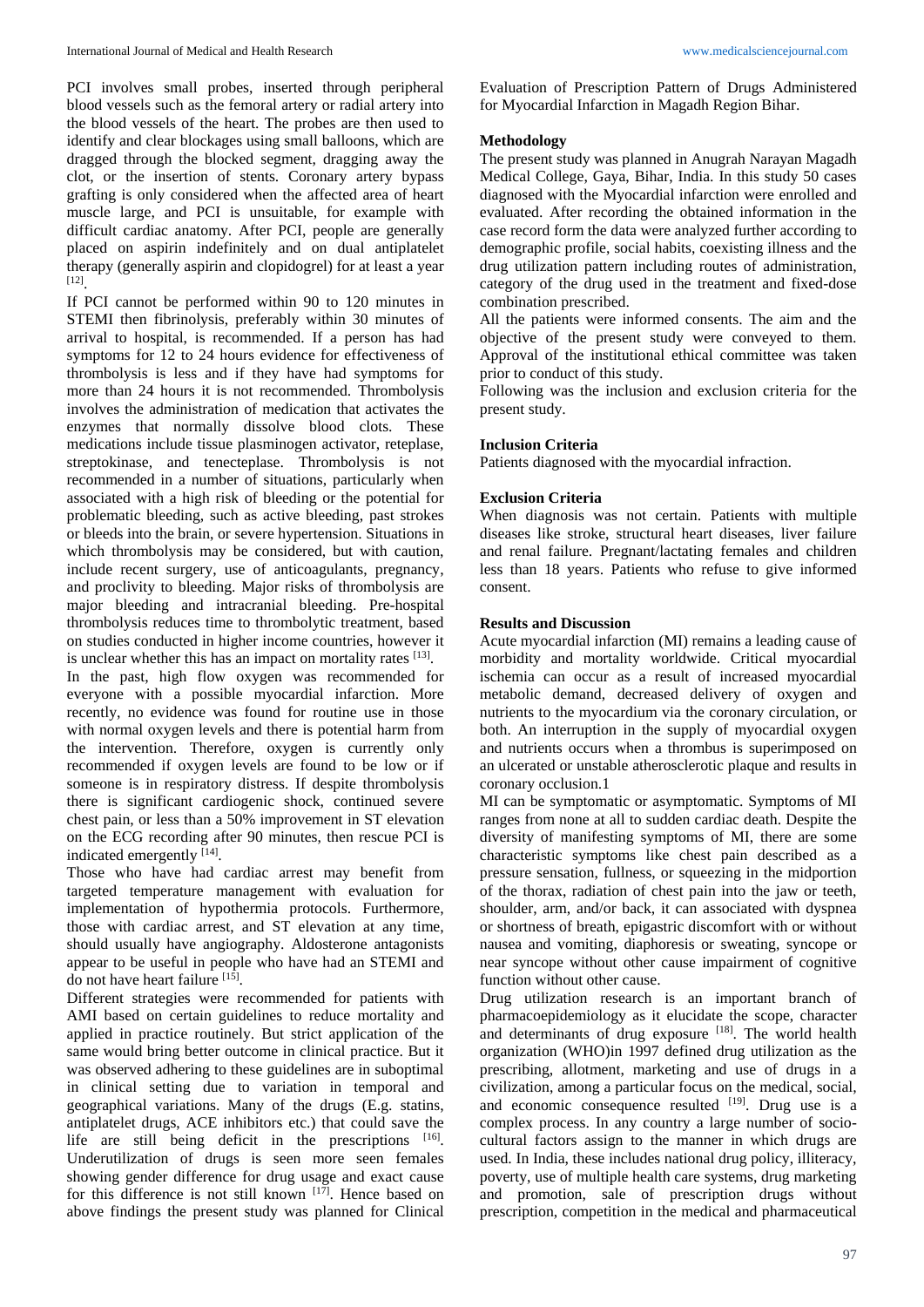market place and limited availability of independent, unbiased drug information. The complexity of use of drug means the optimal profits of drug therapy in patient care may not be attained because of underuse, overuse or abuse of drugs. Unfortunate drug use might also cause to elevate rate of medical concerns, antimicrobial resistance, adverse effects and patient mortality <sup>[20]</sup>. Hence contemporary studies on drug utilization have developed into a probable mean to be used in the assessment of health systems <sup>[21]</sup>. The awareness of drug utilization studies starts in the early 1960s [22-23] . and its importance has elevated since then because of augmentation in marketing of new drugs, deep distinction in the pattern of drug prescribing and utilization, rising concern about delayed adverse events and the mounting concern regarding the charge of drugs  $[24-27]$ .

|  |  | Table 1: Demographic Details |  |
|--|--|------------------------------|--|
|--|--|------------------------------|--|

| Parameters       | No. of Cases |  |  |  |
|------------------|--------------|--|--|--|
| Sex              |              |  |  |  |
| Males            | 33           |  |  |  |
| Females          | 17           |  |  |  |
| Age              |              |  |  |  |
| $21 - 30$ years  | 1            |  |  |  |
| $31 - 40$ years  | 12           |  |  |  |
| $41 - 50$ years  | 23           |  |  |  |
| $51 - 60$ years  | 10           |  |  |  |
| 61 & above years | 4            |  |  |  |
| Locality         |              |  |  |  |
| Urban            | 30           |  |  |  |
| Rural            | 20           |  |  |  |
| Total            | 50           |  |  |  |
|                  |              |  |  |  |

| <b>Drug Class</b>        | <b>Administered in No. of Cases</b> |  |
|--------------------------|-------------------------------------|--|
| Anti-platelets           | 46                                  |  |
| Anti-anginals            | 33                                  |  |
| Hypo-lipidaemics         | 32                                  |  |
| H <sub>2</sub> -Blockers | 22                                  |  |
| Antianxiety              | 17                                  |  |
| Laxatives                | 17                                  |  |
| Beta blockers            | 17                                  |  |
| <b>ACE</b> Inhibitors    | 16                                  |  |
| Antidiabetic drugs       | 12                                  |  |
| Diuretics                | 12                                  |  |
| Opioids                  | 9                                   |  |
| Anticoagulants           | 7                                   |  |
| <b>Antibiotics</b>       | 7                                   |  |
| Antiemetics              | 7                                   |  |
| CCB's                    | 7                                   |  |
| ART's                    | 7                                   |  |
| Thrombolytics            | 6                                   |  |
| Inotropic drugs          | 5                                   |  |
| <b>NSAID's</b>           | 4                                   |  |
| Antipsychotic            | 3                                   |  |
| PPI's                    | $\overline{c}$                      |  |
| Anti-epileptics          | $\overline{2}$                      |  |
| <b>Bronchodilators</b>   | 1                                   |  |
| Alpha blockers           |                                     |  |
| Others                   | 1                                   |  |

**Table 2:** Drug Used

In Chandana N *et al* study (2013) [28] . anticoagulant was also prescribed in (100%) patients, 10 which is similar to present study but other classes of drugs like (Antianginal, Antihypertensive, Hypolipidemic, and Thrombolytics) were not according to present study. While Jesso George et al <sup>[29]</sup>.

in their study in 2013 found that the five commonly prescribed drug classes were platelet inhibitors (88.7%), statins (76.3%), ACE Inhibitors/Angiotensin receptor blockers (72%), beta-blockers (58%), and heparin (57%). Polypharmacy (>5 drugs) was noticed in (71%) patients.

Beta blockers and/or ACE inhibitors are recommended as first line therapy along with addition of other drugs as required, for treatment of patients with blood pressure more than or equal to 140/90 mm Hg. similarly statin therapy is recommended to achieve LDL cholesterol of less than 100 mg/dl and total cholesterol less than 200mg/dl. Dual Antiplatelet Therapy and anticoagulant agents like aspirin 75 to 162 mg/day in patients with no contraindications or clopidogrel 75 mg daily for patients who are intolerant or allergic to aspirin. AP2Y12 receptor antagonist in combination with aspirin is indicated in patients after acute coronary syndrome or per cutaneous intervention with stent placement. ACE inhibitors should be started and continued indefinitely in all patients with left ventricular ejection fraction (LVEF) less than or equal to 40% and in those with hypertension, diabetes or chronic kidney disease. ARBs are recommended in patients who have heart failure or MI with LVEF less than or equal to 40% and who are intolerant to ACE inhibitors. Beta blockers should be used in all patients with left ventricular systolic dysfunction, unless contraindicated and is continued for at least three years or beyond.

Beta blockers are a class of drugs, which are used primarily in hypertension. Antihypertensive and cardioprotective effects β-blockers support more frequently use as found in our study. In a previous study by Heaton et al <sup>[30]</sup>. reported that beta blockers decrease the mortality rate in myocardial infarction patient. Cardio-selective β blockers, metoprolol and carvedilol, were the most prescribed drugs in the present study which was a rational approach to the therapy. With an objective to control various complications of CVDs patients were prescribed the combination of drugs. Physicians mostly prescribed dual and triple drug regimen. Patients were advised to do physical exercise with daily blood pressure monitoring. Our study showed that most of the hyperlipidemic patients were prescribed atorvastatin which decreases blood LDL cholesterol level while increasing the HDL level. In addition, it also reduces the risk of CHD, MI and stroke, etc  $[31]$ . The patients with ischemic heart disease were treated with antiplatelet drugs which prevent blood clotting or atheroma. Atheroma in coronary blood vessels may lead to a sudden heart attack or myocardial infarction. Drugs like antiplatelet agents are used individually or in the combination for prevention as well as terminating the heart attack. In the present study antiplatelet drugs such as clopidogrel, aspirin and nitrates such as nitroglycerine, isosorbide mononitrate was used most frequently in IHD patients.

Different studies on drug utilisation have revealed wide geographical differences in use of same group of drugs. Drug utilisation study addresses the relationship between the recommended therapeutic practice and actual clinical practice. Despite the advances in detection, treatment and management of acute coronary syndrome, it continues to be a significant contributor to the mortality and morbidity attributed to cardiovascular diseases, even in developing countries. Prompt and early detection of cardiovascular emergencies and immediate initiation of therapy are therefore necessary for reduction in mortality and morbidity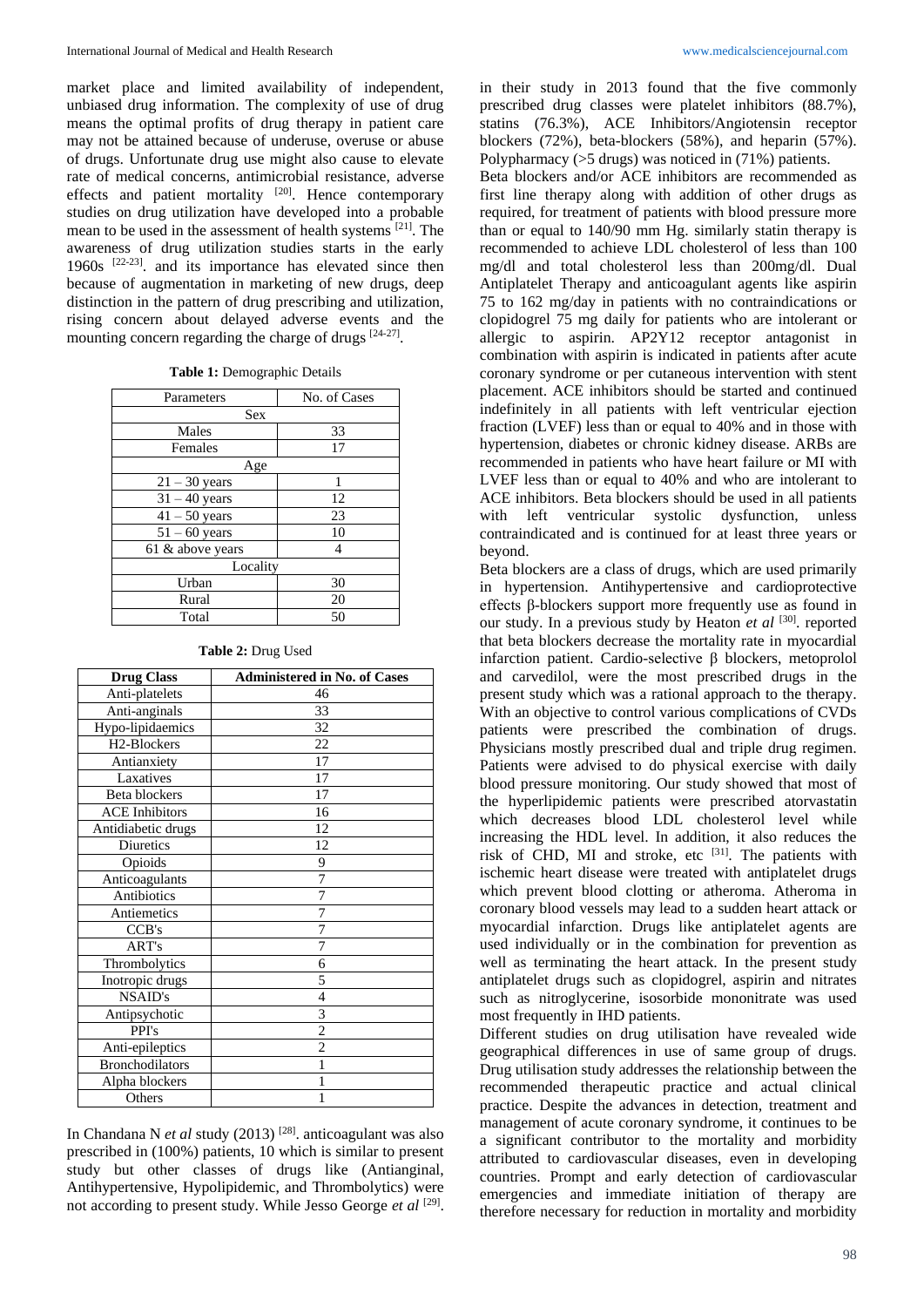due to cardiovascular emergencies [32-33].

Myocardial infarction is a major cause of death and disability worldwide. Currently, India leads the World with the largest number of patients with myocardial infarction. It is the dream of the new millennium that the care of the patients should be evidence based and validated. The study of prescribing pattern is a component of a medical audit that does monitoring and evaluation of the prescribing practice of the prescribers as well as recommends necessary modifications to achieve rational and cost-effective medical care.

# **Conclusion**

The data generated from the present study it is observed that Anti-platelets, Anti-anginals and Hypo-lipidemic are the mainly drugs prescribed for the Myocardial infraction. The trends in prescribing medication in case of myocardial infarction and the strategies towards its approach has been changes over past few years and it will show further changes in next decade as indicated by the results of this study.

### **References**

- 1. Guideline] Amsterdam EA, Wenger NK, Brindis RG, Casey DE Jr, Ganiats TG, Holmes DR Jr, *et al*. 2014 AHA/ACC guideline for the management of patients with non-ST-elevation acute coronary syndromes: a report of the American College of Cardiology/American Heart Association Task Force on Practice Guidelines. Circulation. 2014; 130(25):344- 426.
- 2. [Guideline] O'Gara PT, Kushner FG, Ascheim DD. American College of Cardiology Foundation/American Heart Association Task Force on Practice Guidelines. 2013 ACCF/AHA guideline for the management of STelevation myocardial infarction: a report of the American College of Cardiology Foundation/American Heart Association Task Force on Practice Guidelines. Circulation. 2013; 127(4):362-425.
- 3. Costa e Silva R, Pellanda L, Portal V, Maciel P, Furquim A, Schaan B, *et al*. Transdisciplinary approach to the follow-up of patients after myocardial infarction. Clinics (Sao Paulo). 2008; 63(4):489-96.
- 4. Bonaca MP, Wiviott SD, Braunwald E. American College of Cardiology/American Heart Association/European Society of Cardiology/World Heart Federation Universal definition of myocardial infarction classification system and the risk of cardiovascular death: observations from the TRITON-TIMI 38 Trial (Trial to Assess Improvement in Therapeutic Outcomes by Optimizing Platelet Inhibition With Prasugrel-Thrombolysis in Myocardial Infarction 38). Circulation. 2012; 125(4):577-83. [Medline].
- 5. Thygesen K, Alpert JS, Jaffe AS. Third universal definition of myocardial infarction. J Am Coll Cardiol. 2012; 60(16):1581-98.
- 6. McDaniel MC, Willis P, Walker B. Plaque necrotic core content is greater immediately distal to bifurcations compared to bifurcations in the proximal lad of patients with CAD. Am J Cardiol. 2008. 102(8):242i.
- 7. Britton, the editors Nicki R Colledge, Brian R. Walker Stuart H. Ralston; illustrated by Robert

(2010). Davidson's principles and practice of medicine (21st ed.). Edinburgh: Churchill Livingstone/Elsevier. pp. 588–599. ISBN 978-0-7020- 3085-7.

- 8. Yadlapati A, Gajjar M, Schimmel DR, Ricciardi MJ, Flaherty JD. "Contemporary management of STsegment elevation myocardial infarction". Internal and Emergency Medicine. 2016; 11(8):1107-1113. doi:10.1007/ s11739-016-1550- 3. PMID 27714584.
- 9. Reed GW, Rossi JE, Cannon CP. "Acute myocardial infarction". Lancet. 2017; 389(10065):197-210. doi:10. 1016/S0140-6736(16)30677-8. PMID 27502078.
- 10. Andrade-Castellanos CA, Colunga-Lozano LE, Delgado-Figueroa N, Magee K. "Heparin versus placebo for non-ST elevation acute coronary syndromes". The Cochrane Database of Systematic Reviews. 2014; 6 (6):CD003462. doi:10.1002/14651858.

CD003462.pub3. PMC 6769062. PMID 24972265.

- 11. Jobs A, Mehta SR, Montalescot G, Vicaut E, Van't Hof AW, Badings EA, *et al*. "Optimal timing of an invasive strategy in patients with non-ST-elevation acute coronary syndrome: a meta-analysis of randomised trials". Lancet. 2017; 390 (10096):737- 746. doi:10.1016/ S0140-6736(17)31490- 3. PMID 28778541.
- 12. Dalal F, Dalal HM, Voukalis C, Gandhi MM. "Management of patients after primary percutaneous coronary intervention for myocardial infarction". BMJ. 2017; 358:3237. doi:10.1136/ bmj. j3237. PMID 28729460.
- 13. McCaul M, Lourens A, Kredo T. "Pre-hospital versus in-hospital thrombolysis for ST-elevation myocardial infarction". The Cochrane Database of Systematic Reviews. 2014; 9(9):CD010191. doi:10.1002/ 14651858.CD010191.pub2. PMC 6823254. PMID 2520 8209.
- 14. Jindal SK, ed. (2011). Textbook of pulmonary and critical care medicine. New Delhi: Jaypee Brothers Medical Publishers. p. 1758. ISBN 978-93-5025-073-0.
- 15. Dahal K, Hendrani A, Sharma SP, Singireddy S, Mina G, Reddy P, *et al*. "Aldosterone Antagonist Therapy and Mortality in Patients With ST-Segment Elevation Myocardial Infarction Without Heart Failure: A Systematic Review and Meta-analysis". JAMA Internal Medicine. 2018; 178(7):913-920. doi:10.1001/jamainternmed.2018.0850. PMC 6145720. PMID 29799995.
- 16. Schiele F, Meneveau N, Seronde MF, Caulfield F, Fouche R, Lassabe G, *et al*. Compliance with guidelines and 1-year mortality in patients with acute myocardial infarction: a prospective study. Eur Heart J. 2005; 26:873-80.
- 17. Gislason GH, Rasmussen JN, Abildstorm SZ, Gadsboll N, Buch P, Friberg J, *et al*. Long term compliance with beta blockers, angiotensin-converting enzyme inhibitors and statins acute myocardial infarction. Eur Heart J. 2006; 27:1153-58.
- 18. Birkett D, Sjoqvist F. Drug Utilization. In: Bramley DW editor. Introduction to Drug Utilization Research. WHO booklet New York: WHO office of publications, 2003, 76-84.
- 19. WHO Expert Committee. The Selection of Essential